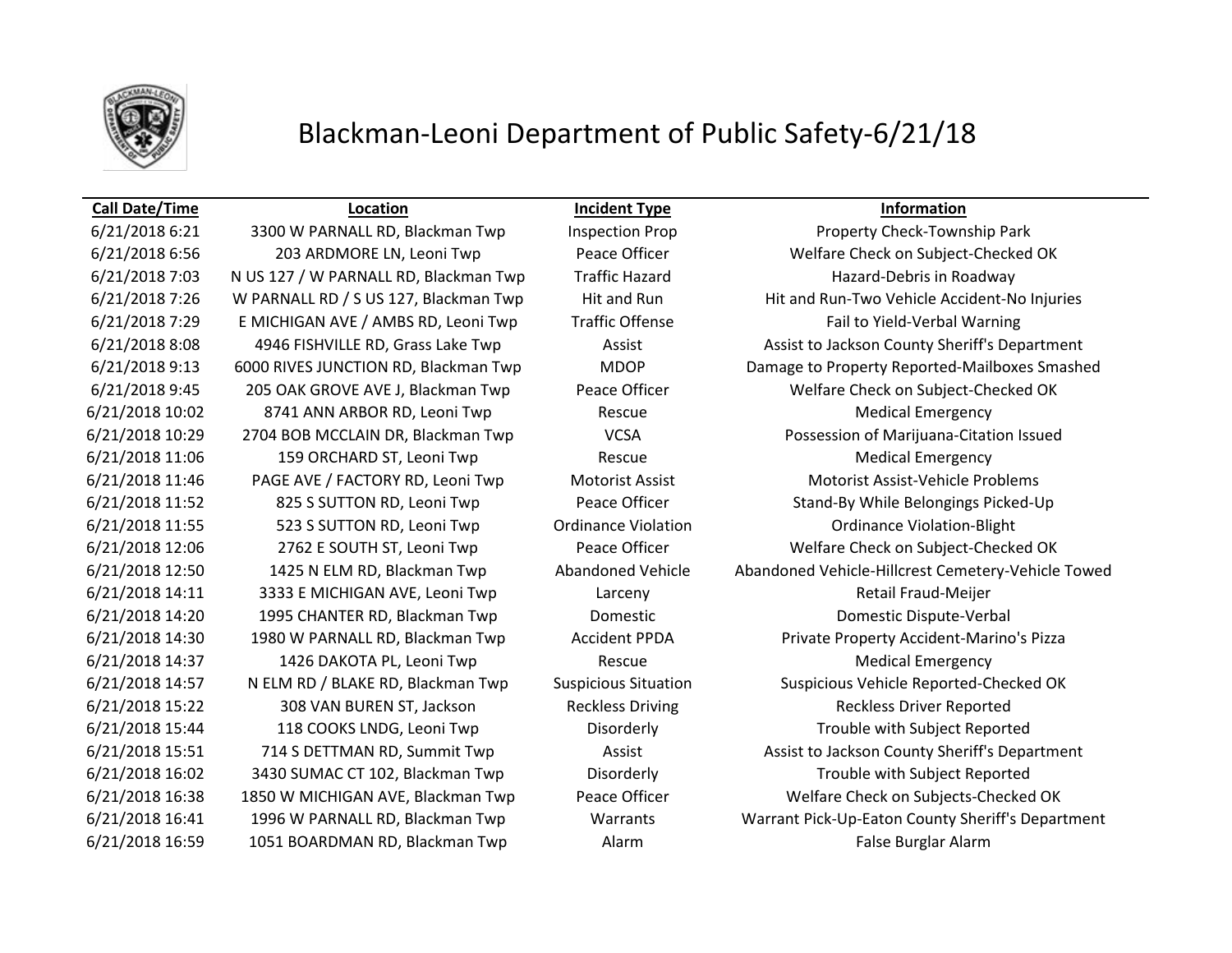

# Blackman-Leoni Department of Public Safety-6/21/18

## **Call Date/Time Location Incident Type Information**

## 6/21/2018 17:02 WILDWOOD AVE / AIRPORT RD, Blackman Twp Traffic Offense Improper Turn-Verbal Warning 6/21/2018 17:03 1434 GALLERY PLACE DR 2, Blackman Twp Rescue Rescue Medical Emergency 6/21/2018 17:09 219 STILLWELL AVE, Leoni Twp Suspicious Situation Suspicious Situation Reported 6/21/2018 17:34 311 GILMORE CT, Leoni Twp Rescue Rescue Rescue Medical Emergency 6/21/2018 17:43 3554 CHERRY BLOSSOM DR, Blackman Twp Rescue Rescue Medical Emergency 6/21/2018 17:48 4231 WELLINGTON, Blackman Twp Runaway Juvenile Runaway Reported-Juvenile Located 6/21/2018 18:28 4445 MONTGOMERY CT, Blackman Twp Disorderly Trouble with Subject Reported 6/21/2018 18:38 4103 YORK LN, Blackman Twp Disorderly Trouble with Subject Reported 6/21/2018 18:38 3300 E MICHIGAN AVE, Leoni Twp Suspicious Situation Suspicious Situation Reported 6/21/2018 18:50 1706 W MICHIGAN AVE, Blackman Twp **Assault** Fight Inside Applebee's-Prosecutor Review 6/21/2018 18:56 5TH ST / N LAKESIDE DR, Leoni Twp Parking Parking Complaint-Citation Issued 6/21/2018 19:20 6250 BURNING TREE LN, Blackman Twp Suspicious Situation Suspicious Situation Reported 6/21/2018 19:31 2955 PHEASANT RUN DR C, Blackman Twp Fire Fire Burning Complaint 6/21/2018 19:35 3105 WILDWOOD AVE, Blackman Twp Domestic Domestic Dispute-Verbal 6/21/2018 20:30 5TH ST / S LAKESIDE DR, Leoni Twp Rescue Rescue Medical Emergency 6/21/2018 20:33 2777 AIRPORT RD, Blackman Twp Larceny Retail Fraud-Meijer 6/21/2018 21:26 STILLWELL AVE / PAGE AVE, Leoni Twp Fire Fire Fire Burning Complaint 6/21/2018 21:47 5TH ST / N LAKESIDE DR, Leoni Twp Larceny Larceny of Money Reported 6/21/2018 21:54 3333 E MICHIGAN AVE, Leoni Twp Larceny Larceny Retail Fraud-Meijer 6/21/2018 21:57 5168 RIDGEWOOD VISTA DR, Leoni Twp Peace Officer Welfare Check on Subjects-Checked OK 6/21/2018 22:03 3300 W PARNALL RD, Blackman Twp Inspection Prop Property Check-Township Park 6/21/2018 22:57 2900 HERITAGE BLVD 324, Blackman Twp Rescue Rescue Medical Emergency 6/21/2018 23:18 S STATE ST / 5TH ST, Leoni Twp Traffic Hazard Hazard-Downed Power Lines in Roadway 6/21/2018 23:26 51 4TH RD, Leoni Twp Rescue Rescue Rescue Medical Emergency 6/21/2018 23:49 1507 BOARDMAN RD, Blackman Twp Alarm False Burglar Alarm 6/22/2018 0:47 VAN HORN RD / N US 127, Blackman Twp Traffic Offense Stop Sign-Verbal Warning 6/22/2018 1:15 138 N WRENWOOD AVE, Leoni Twp Rescue Rescue Rescue Medical Emergency 6/22/2018 1:21 LANSING AVE / E I 94, Blackman Twp Traffic Offense Stop Sign-Verbal Warning